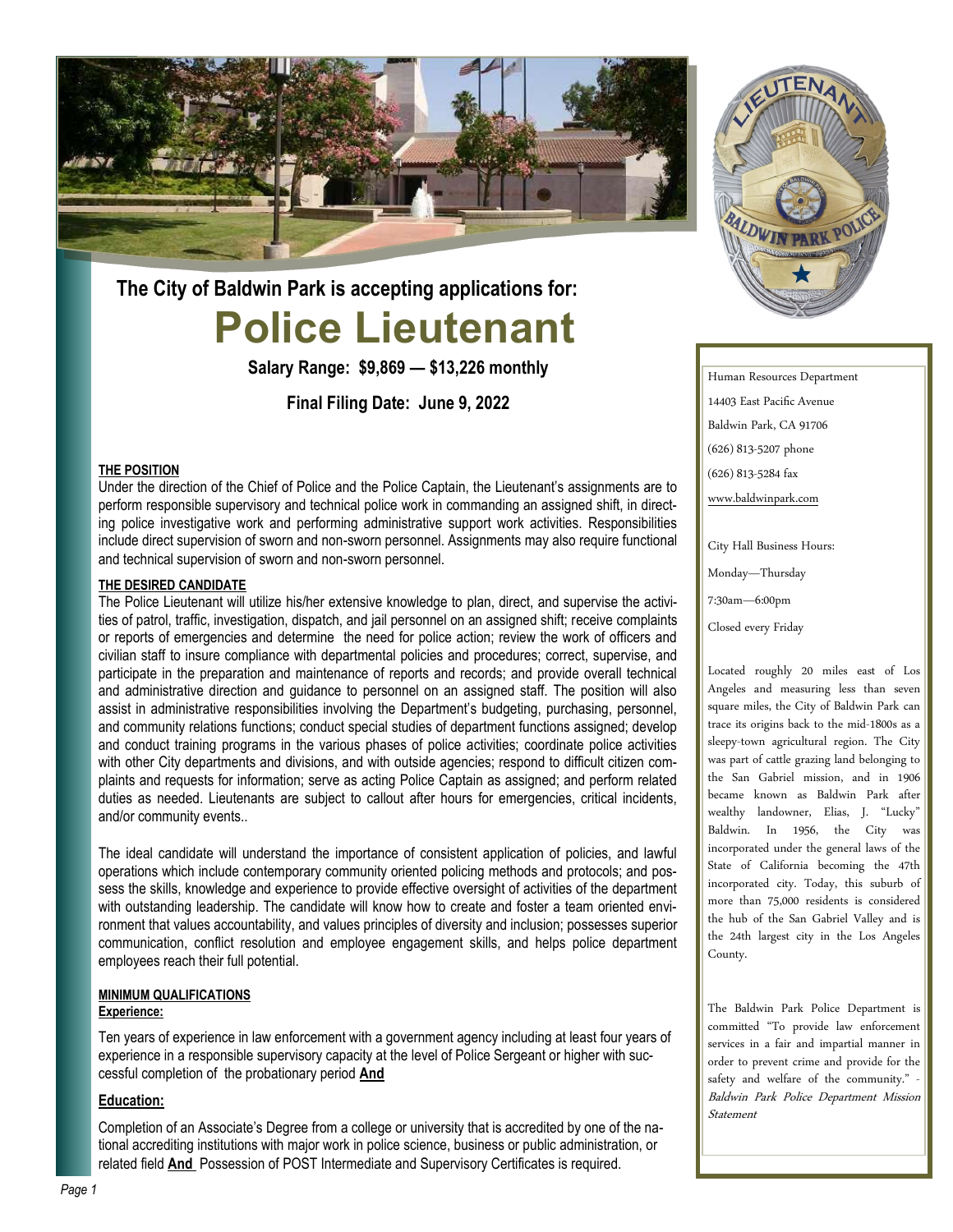

# **KNOWLEDE, SKILLS & ABILITIES**

#### **Knowledge of:**

- Principles and practices of organization, administration, budget, and personnel management.
- Modern police practices, techniques, and methods.
- Pertinent Federal, State and local laws and ordinances, particularly with reference to apprehension, arrest, search and seizure, traffic, and evidence.
- Departmental rules and regulations.
- **EXECT** Functions and objectives of Federal, State, and other local law enforcement agencies.
- **EXECOM** Community based policing philosophies and strategies.

#### **Ability to:**

- Supervise, train, and evaluate assigned staff.
- Obtain information through interview and interrogation.
- **EXEDENT** Analyze situations quickly and objectively and determine proper course of action.
- **Establish smooth working relationships and resolve interpersonal conflicts.**
- Understand and interpret provisions of the City's Municipal Code, MOU's, Departmental Policies, City Personnel Rules and other rules and regulations related to their respective job duties.
- Use and care for firearms.
- **Effectively manage workplace diversity issues in a diverse organization.**
- Communicate clearly and concisely, orally and in writing.
- **Properly interpret and make decisions in accordance with laws, regulations and policies.**
- Recommend improvements in departmental operation and in the rules, regulations, and policies governing the Department.
- Meet the physical requirements established by the Department.

# **BENEFITS AND COMPENSATION**

| Compensation            | Starting salary step will depend on qualifications, prior experience and skills.                                |
|-------------------------|-----------------------------------------------------------------------------------------------------------------|
| <b>Retirement</b>       | Participation in California Public Employees Retirement System (CalPERS)                                        |
|                         | CalPERS Retirement Plan: 3% @ 50 for classic members or 2.7% @ 57 for PEPRA members                             |
|                         | CalPERS Employee Contribution: 9% for classic members or 11.5% for PEPRA members                                |
| <b>Health/Life</b>      | Group life, medical, dental, vision and long term disability insurance programs are provided.                   |
| <b>Insurance</b>        | \$1,400.00 per month for health insurance                                                                       |
|                         | \$1,200 max may be received as taxable income                                                                   |
|                         | \$32.12 per month for Vision insurance                                                                          |
|                         | \$50,000 Group term life insurance/AD&D                                                                         |
| <b>Bargaining Group</b> | Baldwin Park Police Management Employees Association (BPPMEA)                                                   |
| <b>Retiree Health</b>   | CalPERS Health contribution of single party coverage based upon the employee's years of service to the<br>City. |